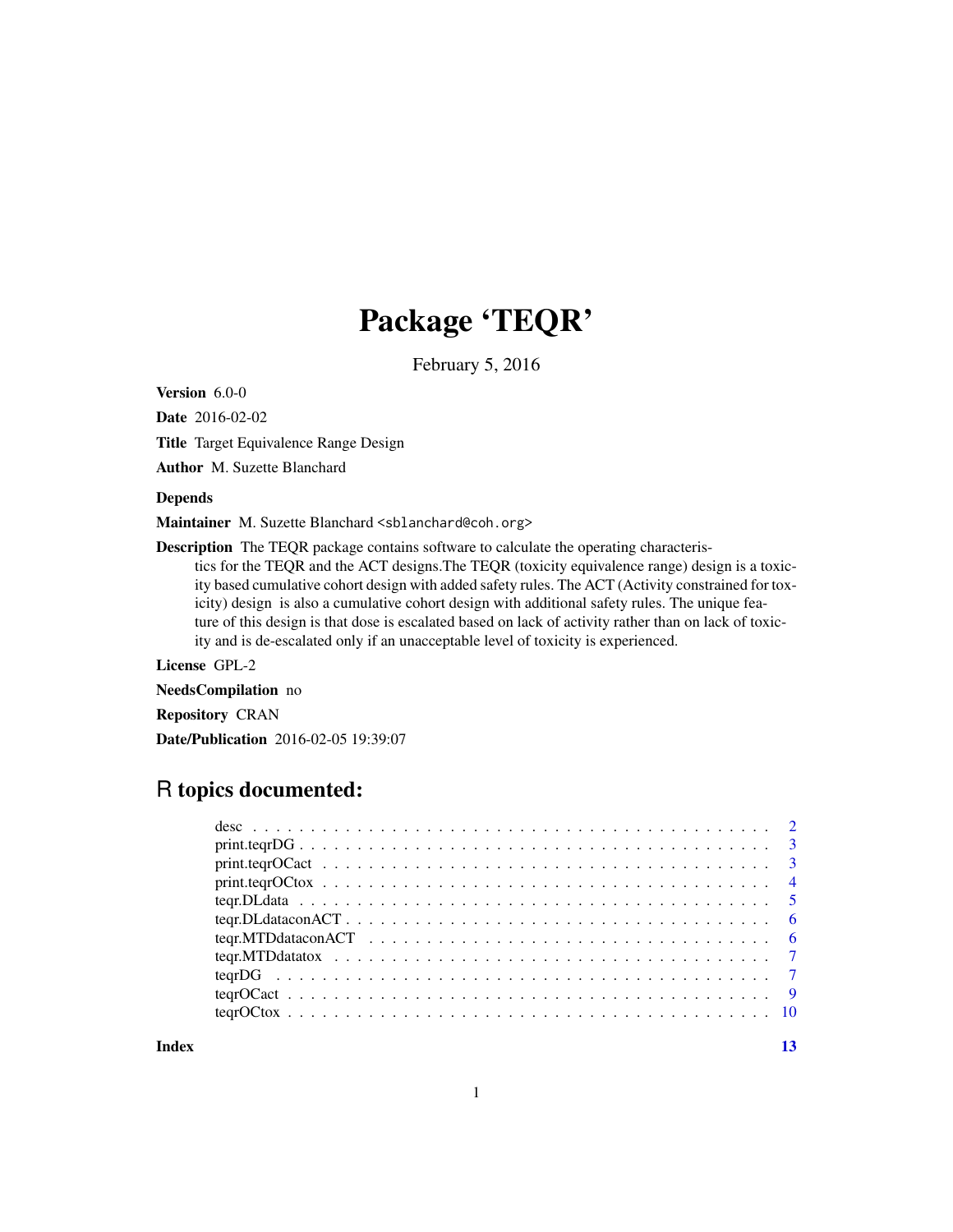<span id="page-1-0"></span>

#### Description

desc caculates select descriptive statistics for the variable y.

#### Usage

desc(y, pcts=c(0.025,0.05,0.95,0.975), nsig=4)

#### Arguments

|      | variable of interest                                               |
|------|--------------------------------------------------------------------|
| pcts | selected percentiles, the default is $c(0.025, 0.05, 0.95, 0.975)$ |
| nsig | number of significant figures                                      |

#### Value

desc prints descriptive statistics including mean, median, standard deviation,range, min, max and selected percentiles.

#### Author(s)

M.S. Blanchard <sblanchard@coh.org>

#### Examples

```
set.seed(1111)
OperChar<-teqrOCtox(
sim=500,
firstdose=2,
probt=c(.05,.15,.23,.34,.51,.76),
cohortSize=3,
MaxNoCohorts=30,
MTDss=12,
pTarget=.2,
eq1=.05,
eq2=.05,
tootoxic=.34)
OperChar
TotalN<-rep(NA,500)
for (i in 1:500){
TotalN[i]<-sum(OperChar$DLdata$dllength[OperChar$DLdata$simNo==i])
}
desc(TotalN)
```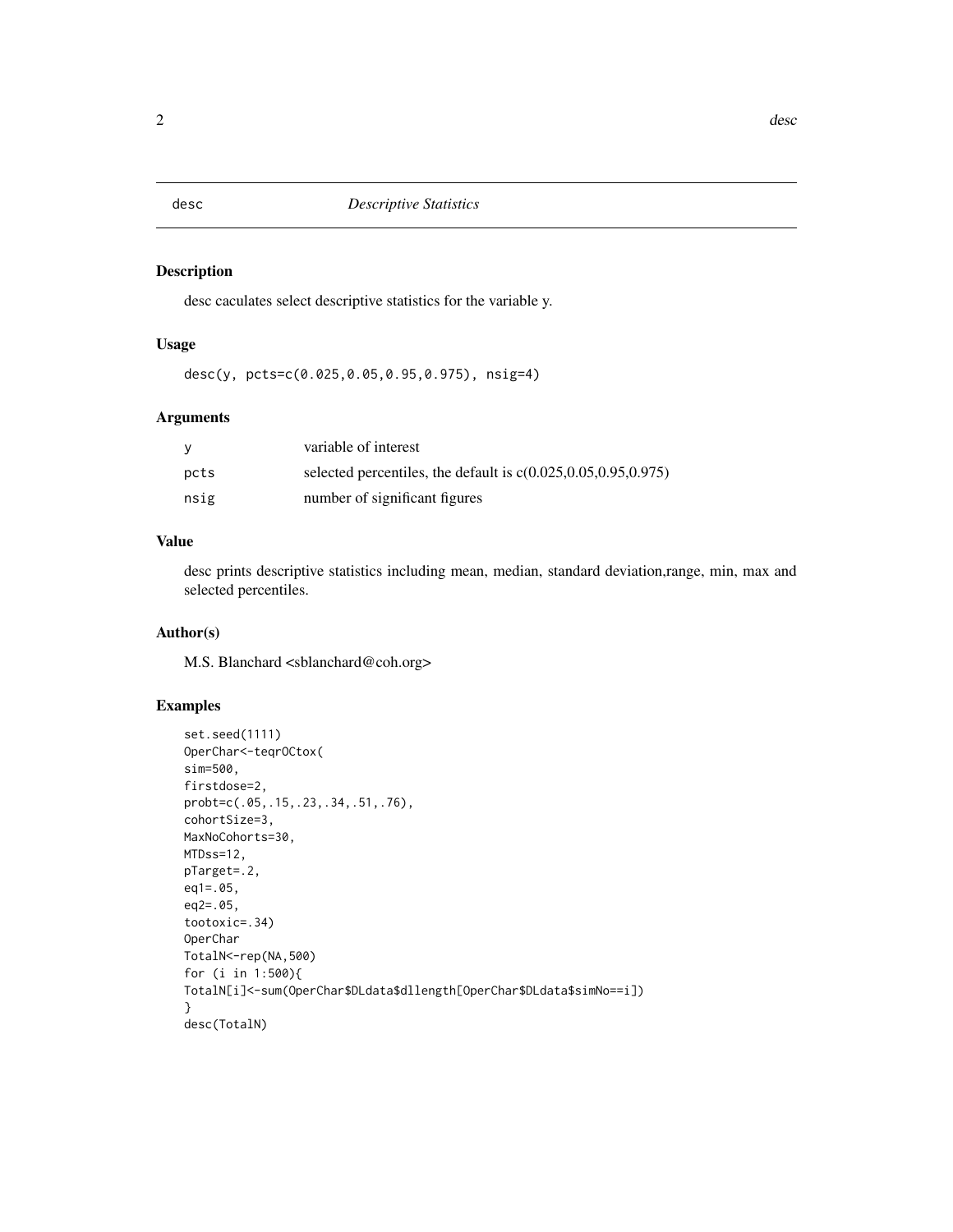<span id="page-2-0"></span>print.teqrDG *print.teqrDG*

#### Description

Print file for the class teqrDG.

#### Usage

## S3 method for class 'teqrDG' print(x,...)

#### Arguments

|   | object of class tegrDG                                     |
|---|------------------------------------------------------------|
| . | additional arguments to be passed to lower level functions |

#### Value

The output from print.teqrDG is the dose escalation/expansion/de-escalation guidelines table.

#### Author(s)

M.S. Blanchard <sblanchard@coh.org>

#### Examples

```
output<-teqrDG(TotalN=12,pTarget=0.2,eq1=0.05,eq2=0.05,tootoxic=0.34)
output
```
print.teqrOCact *print.teqrOCact*

#### Description

Print file for the class teqrOCact.

#### Usage

```
## S3 method for class 'teqrOCact'
print(x, \ldots)
```
#### Arguments

|          | object of class teqrOCact                                  |
|----------|------------------------------------------------------------|
| $\cdots$ | additional arguments to be passed to lower level functions |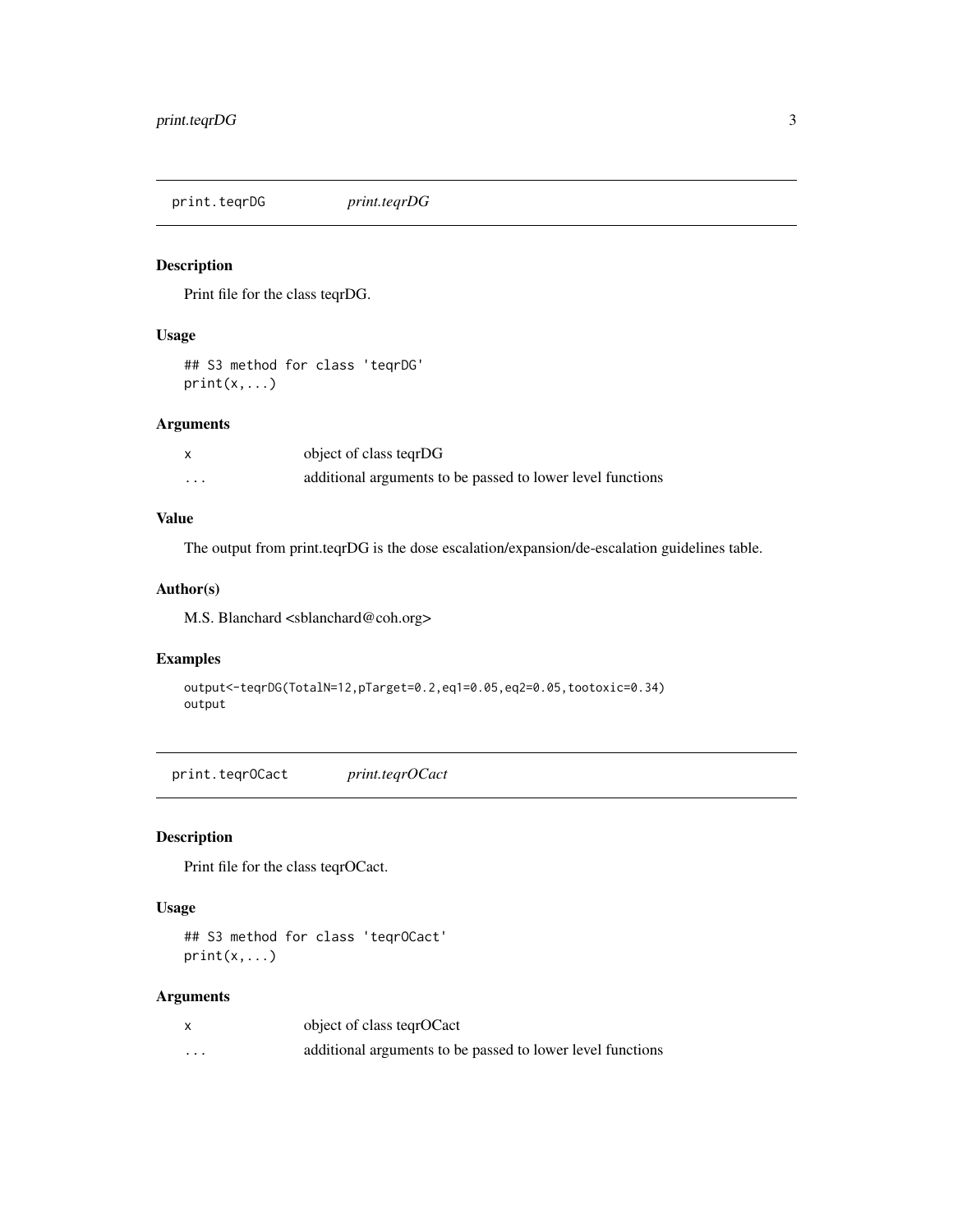#### <span id="page-3-0"></span>Value

The output from print.teqr is a listing of the operating characteristics for the design as specified by the user.

#### Author(s)

M.S. Blanchard <sblanchard@coh.org>

#### Examples

```
set.seed(1111)
OperChar<-teqrOCact(
sim=1000,
firstdose=2,
proba=c(0.50,0.80,0.90),
probc=c(0.10,0.10,0.10),
cohortSize=3,
MaxNoCohorts=30,
RP2Dss=6,
pTarget=1.00,
eq1=0.34,
eq2=0.0,
toxcon=0.34,
llactivity=0.66)
OperChar
```
print.teqrOCtox *print.teqrOCtox*

#### Description

Print file for the class teqrOCtox.

#### Usage

```
## S3 method for class 'teqrOCtox'
print(x,...)
```
#### Arguments

|          | object of class tegrOCtox                                  |
|----------|------------------------------------------------------------|
| $\cdots$ | additional arguments to be passed to lower level functions |

#### Value

The output from print.teqrOCtox is a listing of the operating characteristics for the design as specified by the user.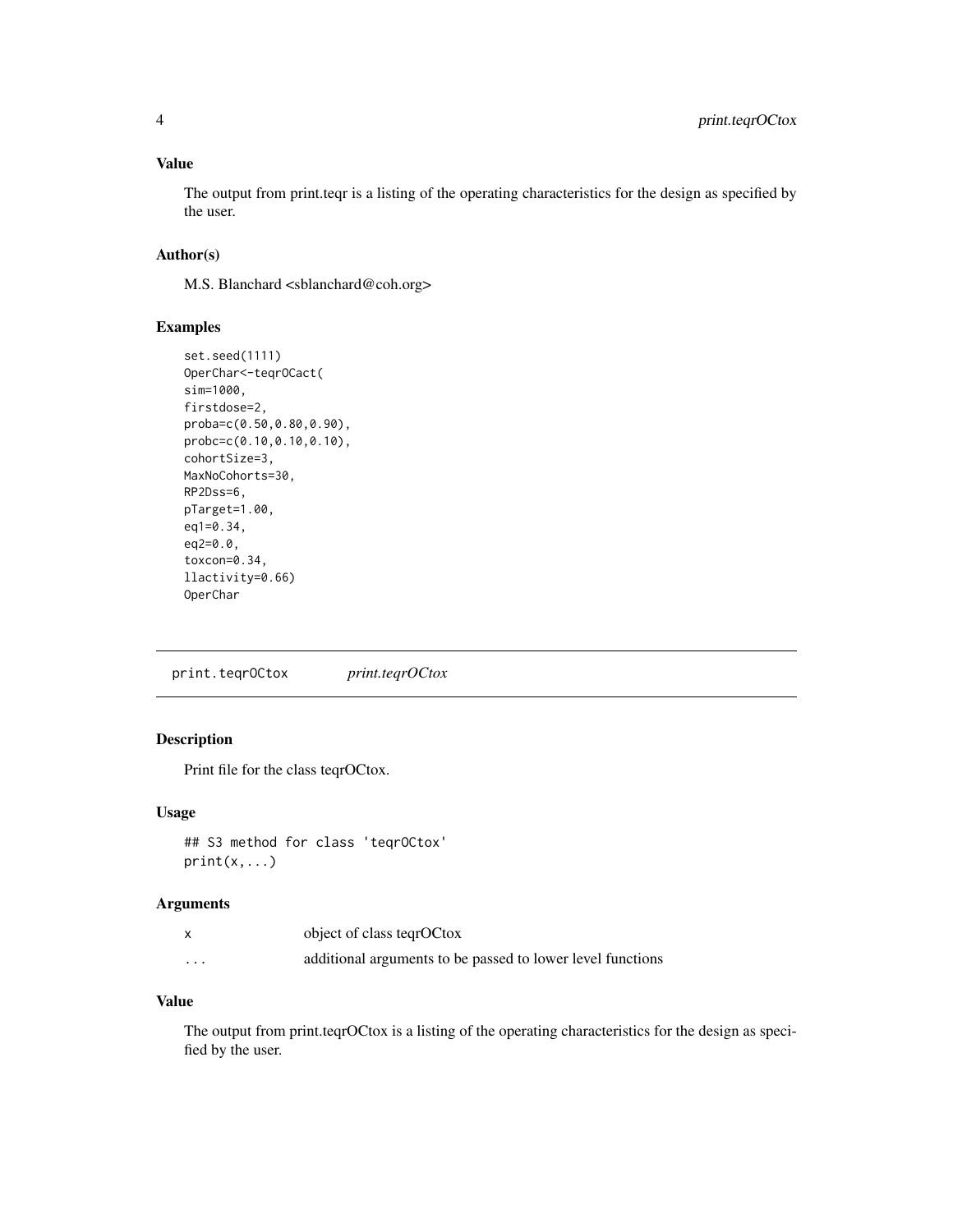#### <span id="page-4-0"></span>teqr.DLdata 5

#### Author(s)

M.S. Blanchard <sblanchard@coh.org>

#### Examples

```
set.seed(1111)
OperChar<-teqrOCtox(
sim=500,
firstdose=2,
probt=c(0.05,0.15,0.23,0.34,0.51,0.76),
cohortSize=3,
MaxNoCohorts=30,
MTDss=12,
pTarget=0.2,
eq1=0.05,
eq2=0.05,
tootoxic=0.34)
OperChar
```
teqr.DLdata *teqrOCtox intermediate file that creates dose level data*

#### Description

teqr.DLdata takes the simData output and creates the dose level data.

#### Usage

```
teqr.DLdata(simData = simData)
```
#### Arguments

simData includes the simulation results data,simresult, cohortSize,probt, MTDss, pTarget, lowerlimit, upperlimit,tootoxic, the number of simulation (sim)

#### Author(s)

M.S. Blanchard <sblanchard@coh.org>

#### References

Blanchard MS and Longmate JA, (2011). Toxicity equivalence range design (TEQR): A practical Phase I design. *Contemporary Clinical Trials,(32)*, 114-121.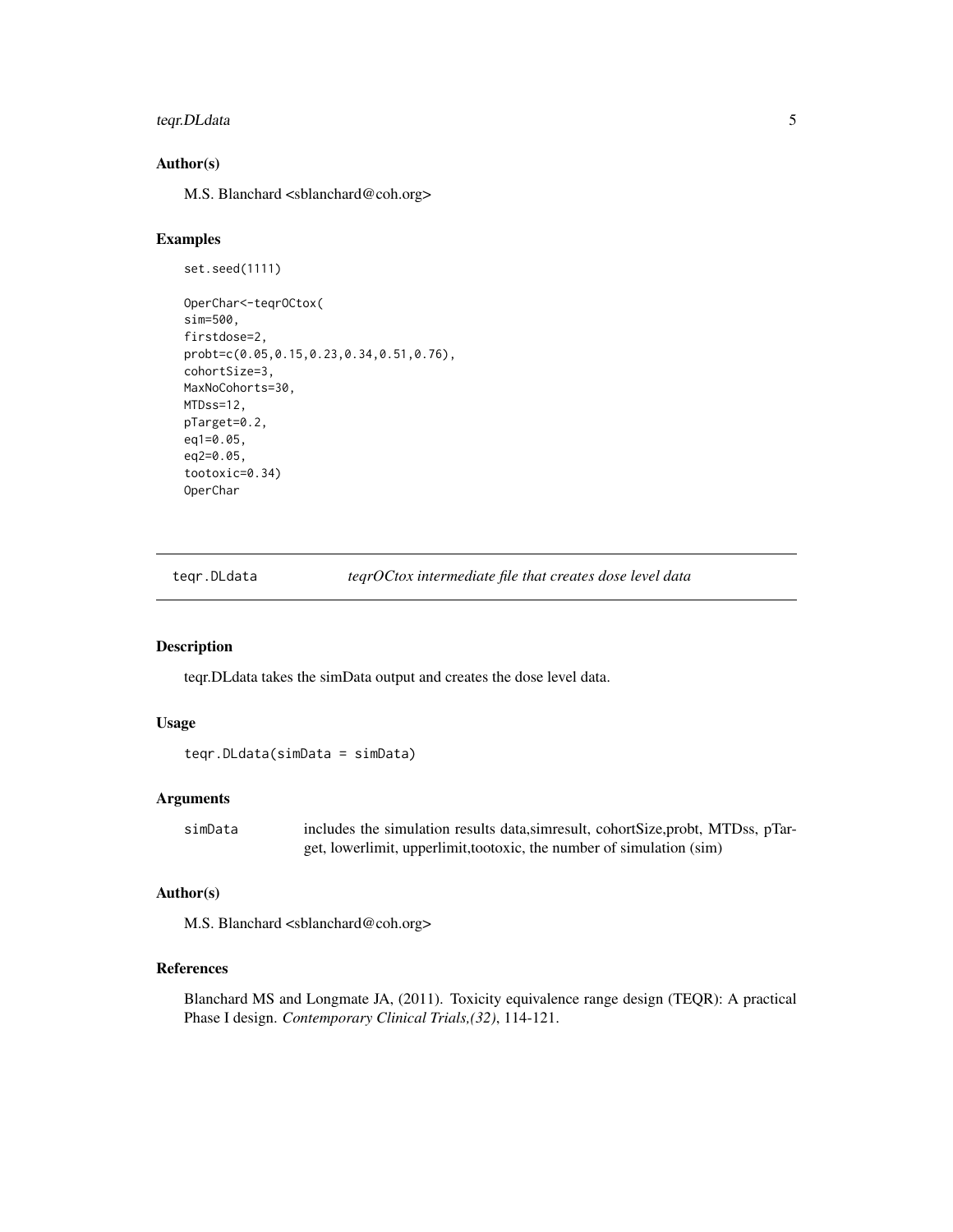<span id="page-5-0"></span>teqr.DLdataconACT *teqrOCact intermediate file that creates dose level data*

#### Description

teqr.DLdata takes the simData output and creates the dose level data.

#### Usage

```
teqr.DLdataconACT(simData = simData)
```
#### Arguments

simData includes the simulation results data, cohortSize,proba,probc, MTDss,pTarget,lowerlimit,upperlimit,tootox toxcon, llactivity, number of simulations (sim)

#### Author(s)

M.S. Blanchard <sblanchard@coh.org>

#### References

Blanchard MS and Longmate JA, (2011). Toxicity equivalence range design (TEQR): A practical Phase I design. *Contemporary Clinical Trials,(32)*, 114-121.

teqr.MTDdataconACT *teqrOCact intermediate file that creates MTD/RP2D level data*

#### Description

teqr.MTDdatatox takes the simData and DLdata output and creates the MTD level data.

#### Usage

```
teqr.MTDdataconACT(simData = simData, DLdata = DLdata)
```
#### Arguments

| simData | includes the simulation results data, cohortSize, proba, probc, MTDss, pTarget, lowerlimit, upperlimit, tootox<br>toxcon, llactivity, number of simulations (sim)        |
|---------|--------------------------------------------------------------------------------------------------------------------------------------------------------------------------|
| DLdata  | simNo, doselevel, stox (no of subjects experiencing activity), dllength (length of<br>the cohort), toxl (lower 95% CI), toxu (upper 95% CI), toxCest (toxicity estimate) |

#### Author(s)

M.S. Blanchard <sblanchard@coh.org>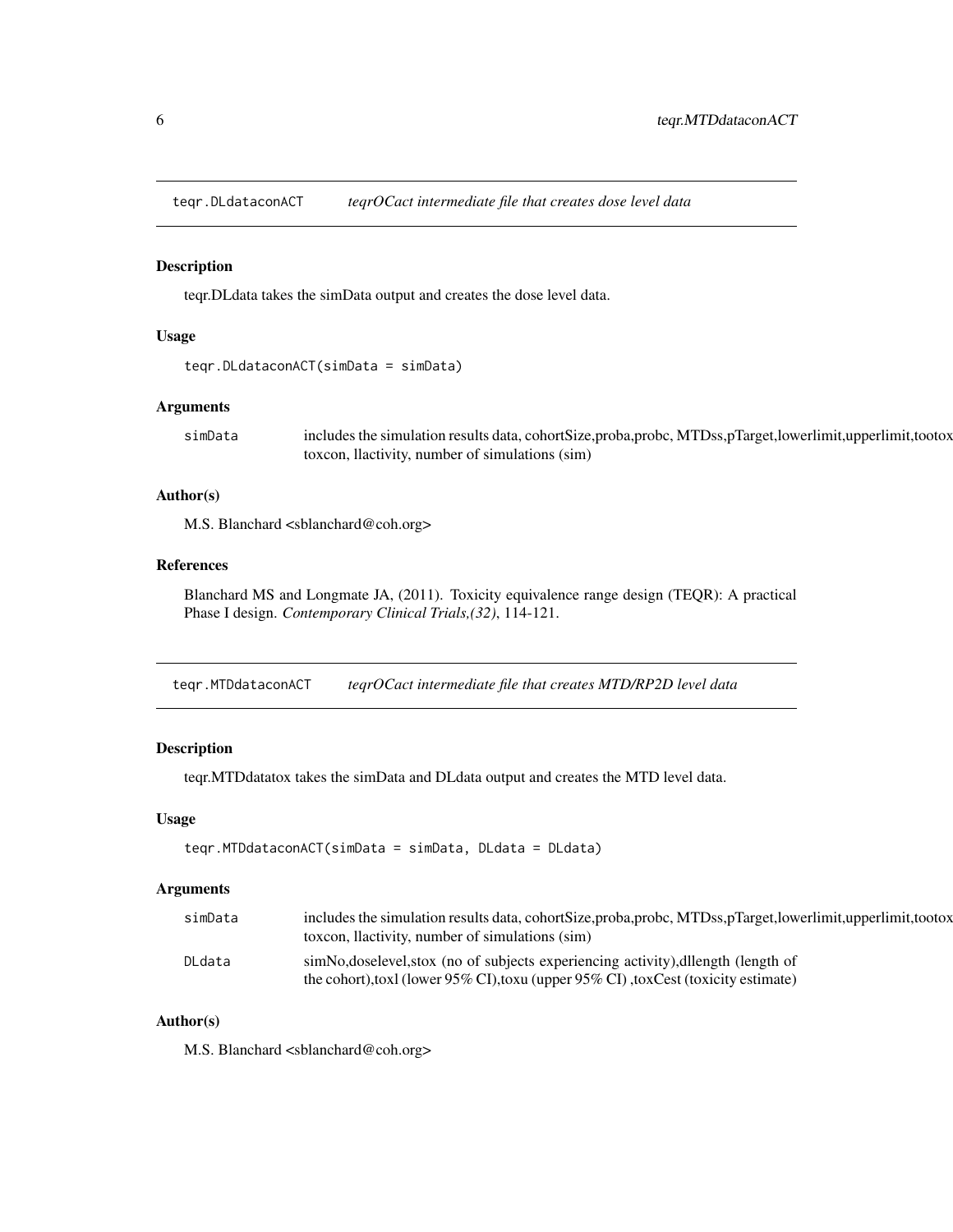#### <span id="page-6-0"></span>teqr.MTDdatatox 7

#### References

Blanchard MS and Longmate JA, (2011). Toxicity equivalence range design (TEQR): A practical Phase I design. *Contemporary Clinical Trials,(32)*, 114-121.

teqr.MTDdatatox *teqrOCtox intermediate file that creates MTD level data*

#### **Description**

teqr.MTDdatatox takes the simData and DLdata output and creates the MTD level data.

#### Usage

```
teqr.MTDdatatox(simData = simData, DLdata = DLdata)
```
#### Arguments

| simData | includes the simulation results data, simmes ult, cohortSize, probt, MTDss, pTar-<br>get, lowerlimit, upperlimit, tootoxic, the number of simulation (sim)                     |
|---------|--------------------------------------------------------------------------------------------------------------------------------------------------------------------------------|
| DLdata  | simNo, doselevel, stox (no of subjects experiencing a toxicity), dllength (length of<br>the cohort), toxil (lower 95% CI), toxil (upper $95\%$ CI), toxist (toxicity estimate) |

#### Author(s)

M.S. Blanchard <sblanchard@coh.org>

#### References

Blanchard MS and Longmate JA, (2011). Toxicity equivalence range design (TEQR): A practical Phase I design. *Contemporary Clinical Trials,(32)*, 114-121.

teqrDG *TEQR Design Dose Escalation/Expansion/De-escalation Guidelines*

#### Description

teqrDG prints the TEQR Design Dose Escalation/Expansion/De-escalation Guidelines.

The toxicity equivalence range (TEQR) design, is a frequentist up-down design patterned after the modified toxicity probability interval design. The TEQR design extends the well known 3+3 design to allow for: an explicit target range for the dose limiting toxicity (DLT) rate, more than 6 subjects at the maximum tolerated dose (MTD), and specification of a too-toxic rate, which closes a dose level.

The TEQR is better than the 3+3 when compared on: 1) the number of times the dose at or nearest the target toxicity level was selected as the MTD, 2) the number of subjects assigned to doses levels,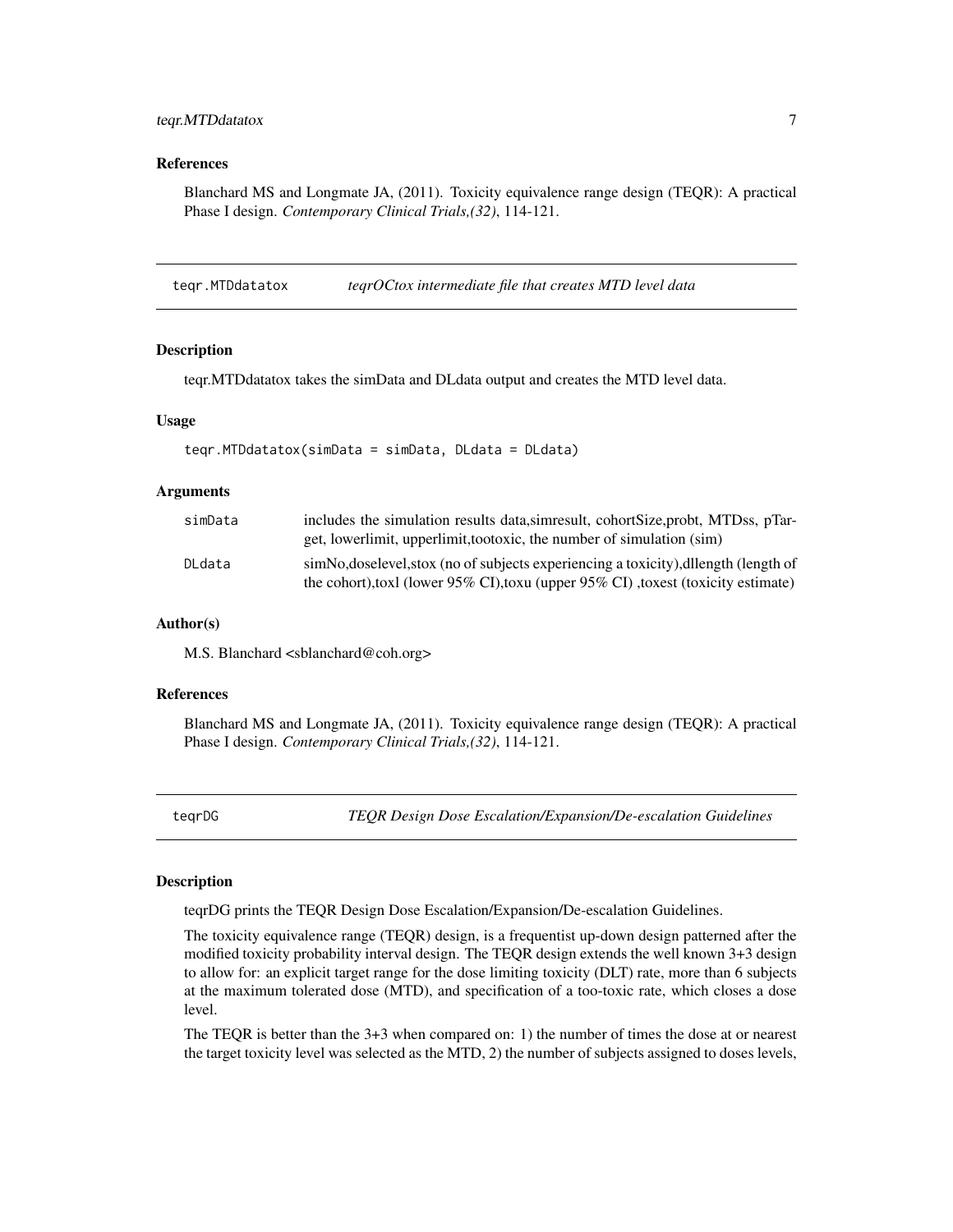at, or nearest the MTD, and 3) the overall trial DLT rate. For sample sizes at the MTD greater that 6 TEQR more accurately and more precisely estimates the rate of toxicity at the MTD because a larger number of subjects are studied at the MTD dose. The TEQR on average uses fewer subjects and provide reasonably comparable results to the continual reassessment method (CRM) in the number of times the dose at or nearest the target toxicity level was selected as the MTD and the number of subjects assigned doses, at, or nearest that target and in overall DLT rate.

#### Usage

teqrDG(TotalN,pTarget,eq1,eq2,tootoxic)

#### Arguments

| TotalN   | Total Number of subjects being considered at a dose level                                                             |
|----------|-----------------------------------------------------------------------------------------------------------------------|
| pTarget  | Target toxicity probability at the MTD.                                                                               |
| ea1      | Range subtracted from pTarget to achieve the lower boundary for the equiva-<br>lence range.                           |
| eg2      | Range added to pTarget to achieve the upper boundary for the equivalence range.                                       |
| tootoxic | Probability cutoff at which the toxicity probability is deemed too high to allow<br>further study at that dose level. |

#### Value

TEQR outputs a table of dose escalation guidelines (DoseGuideTable) and a table of the underlying probabilities (ProbTable).

#### Author(s)

M.S. Blanchard <sblanchard@coh.org>

#### References

Blanchard MS and Longmate JA, (2011). Toxicity equivalence range design (TEQR): A practical Phase I design. *Contemporary Clinical Trials,(32)*, 114-121.

#### Examples

```
output<-teqrDG(TotalN=12,pTarget=0.2,eq1=0.05,eq2=0.05,tootoxic=0.34)
output
```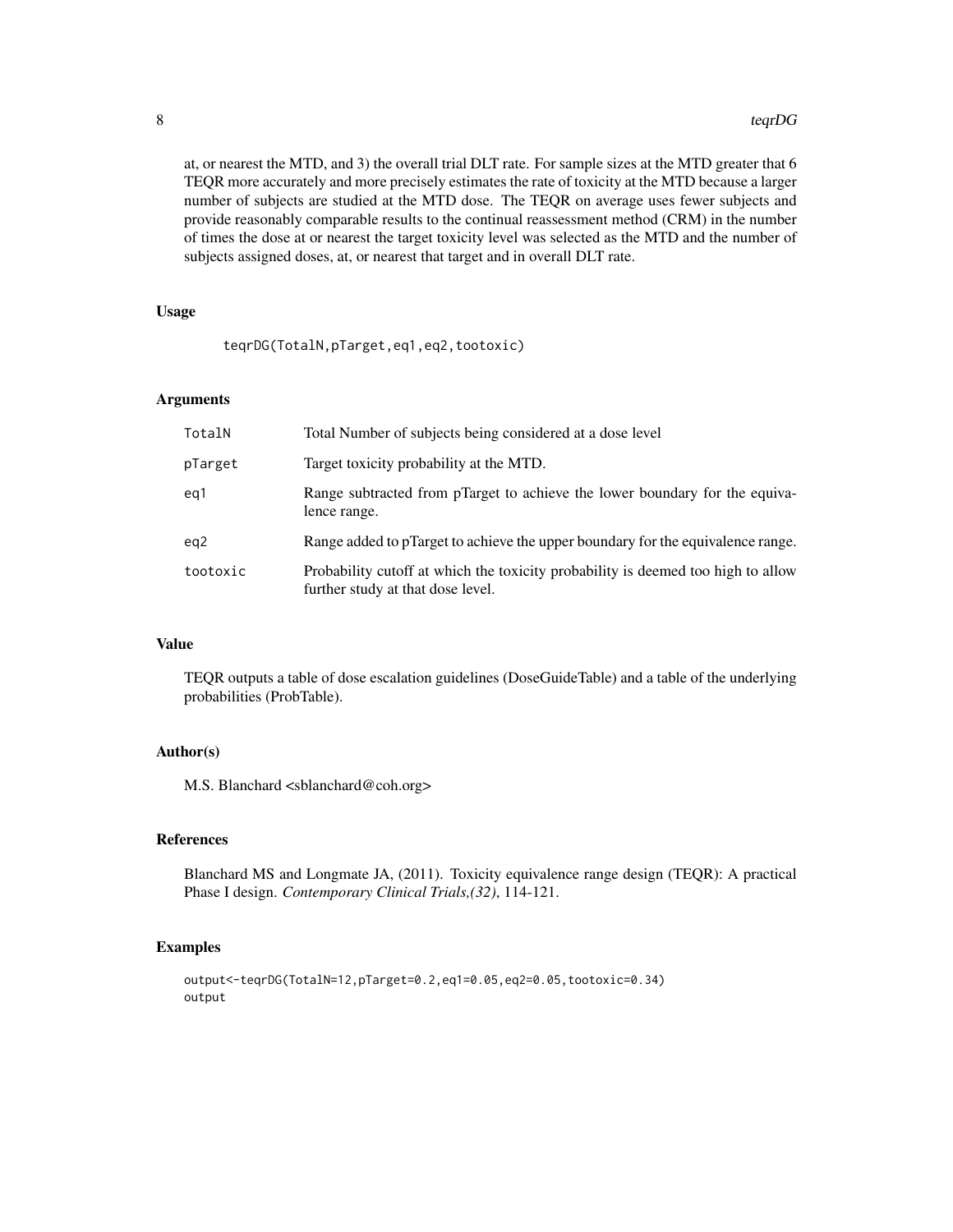#### Description

The activity constrained for toxicity (ACT) design implements a cumulative cohort design in conjunction with safety rules similar to those from the toxicity equivalence range design or the modified toxicity probability interval design. The unique feature of this design is that dose is escalated based on lack of activity rather than on lack of toxicity and is de-escalated only if an unacceptable level of toxicity is experienced.

#### Usage

```
teqrOCact(sim,firstdose,proba,probc,cohortSize,MaxNoCohorts,
RP2Dss,pTarget,eq1,eq2,tootoxic,toxcon,llactivity)
```
#### Arguments

| Number of trial simulations desired. We recommend at least 1000. The example<br>runs 500 to meet R package time limits.                                       |
|---------------------------------------------------------------------------------------------------------------------------------------------------------------|
| Dose level where the trial will start. The default setting is 2.                                                                                              |
| Vector of activities associated with the dose elvels from 1 to n                                                                                              |
| Vector of toxicities associated with the dose levels from 1 to n (e.g probt= $c(0.05, 0.15, 0.23, 0.34, 0.51, 0.76)$ )<br>for dose levels $1$ to $6$ .)       |
| Number of subjects per cohort. The default setting is 3.                                                                                                      |
| Highest number of cohorts possible. The default setting is 30.                                                                                                |
| Desired sample size at the recommended phase 2 dose (RP2D). The default<br>setting is 12.                                                                     |
| Target activity probability at the RP2D.                                                                                                                      |
| Range subtracted from pTarget to achieve the lower boundary for the equiva-<br>lence range.                                                                   |
| Range added to pTarget to achieve the upper boundary for the equivalence range.                                                                               |
| Toxicity probability deemed too high to allow further study at a dose level. De-<br>fault is set to 1.01 and should not be changed in studing the ACT design. |
| toxicity constaint level                                                                                                                                      |
| Required lower limit of activity to end the trial                                                                                                             |
|                                                                                                                                                               |

#### Value

teqrOCact outputs the trial simulation operating characteristics, the simulation data sets, and all the simulation parameters. The simulation operating characteristics include, i) the average number of subjects studied at each dose level, ii) the rate the dose level is chosen as the RP2D (including if there is no RP2D identified), iii) median study sample size, iv) mean study event rate, v) mean event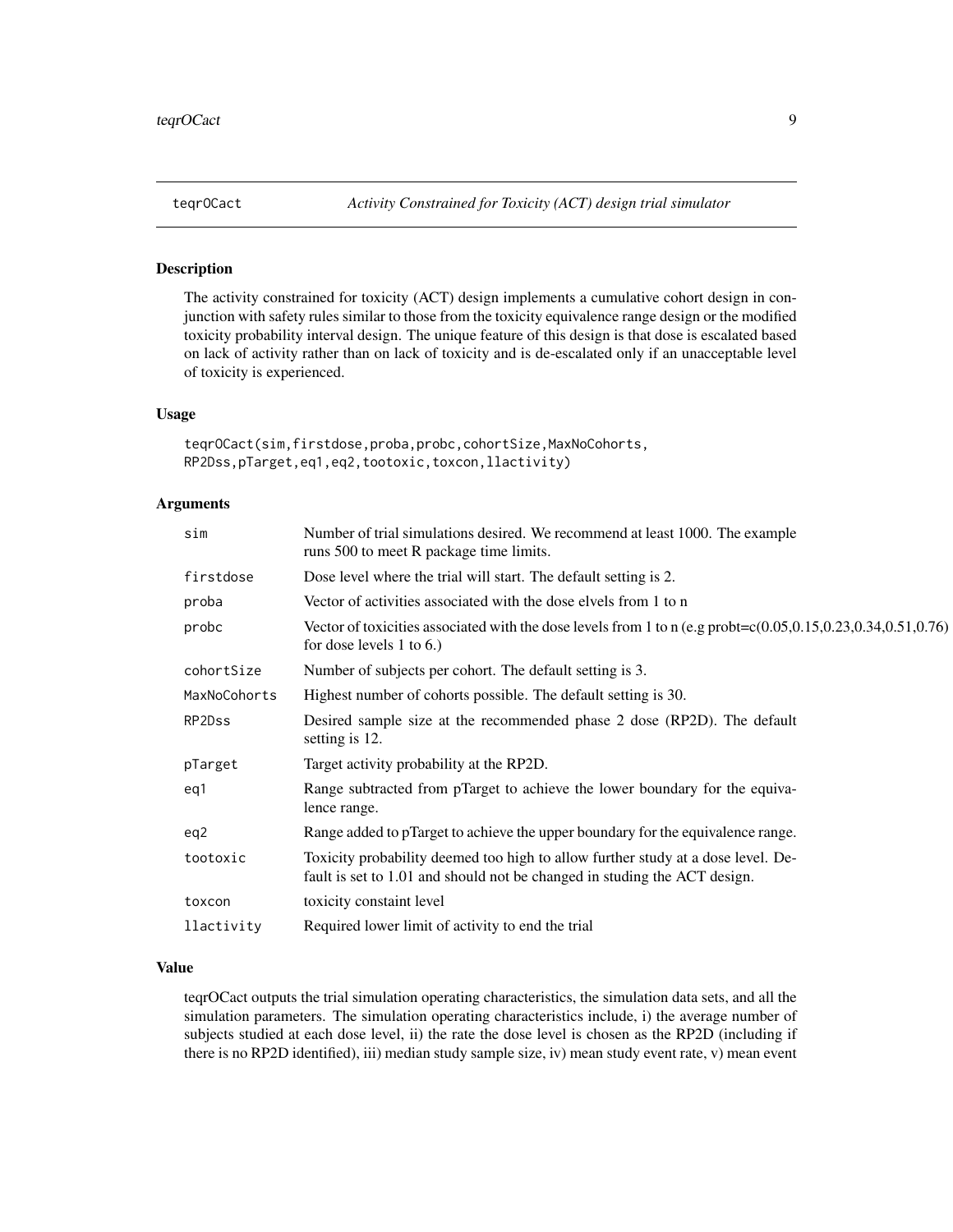<span id="page-9-0"></span>rate at the RP2D, vi) mean 95% confidence interval length for the event rate at the RP2D, vii) mean toxicity rate at the the RP2D, viii) proportion of the trials with sample size at or above the level desired at the RP2D, viii) number of simulated trials that do not determine an RP2D and ix) number of simulated trials.

#### Datasets:

simData\$simresults gives a line of data for each cohort. The columns are: simNo - simulation number, doselevel - dose level, act - the number of subjects that achieve the activity endpoint in the cohort, toxC - the number of subjects that experience a toxicity in the cohort, cumact - the cumulative rate of subjects achieving the activity endpoint at that dose level, and cumtoxC - the cumulative rate of subjects experiencing toxicity at that dose level.

DLdata gives a line of data for each dose level. The columns are: simNo - simulation number, doselevel - dose level, sact - sum of the number of subjects that achieve the activity endpoint at that doselevel, stoxC - sum of the number of subjects that experience the toxicity endpoint at that dose level, dllength - number of subjects studied at a doselevel, actl - lower limit of the 95% confidence limits for the activity rate, actu - upperlimit of the 95% confidence limits for the activity rate, actest - activity rate estimate at that doselevel, and toxCests - toxicity rate estimate at that doselevel.

RP2Ddata gives a line of data at the RP2D dose selected. The columns names are the same as for DLdata.

#### Author(s)

M.S. Blanchard <sblanchard@coh.org>

#### Examples

```
set.seed(1111)
OperChar<-teqrOCact(
sim=500,
firstdose=2,
proba=c(0.65,0.75,0.85,1.00),
probc=c(0.10,0.20,0.30,0.40),
cohortSize=3,
MaxNoCohorts=30,
RP2Dss=12,
pTarget=1.00,
eq1=0.34,
eq2=0.0,
toxcon=0.34,
llactivity=0.66)
OperChar
```
teqrOCtox *TEQR Design trial simulator*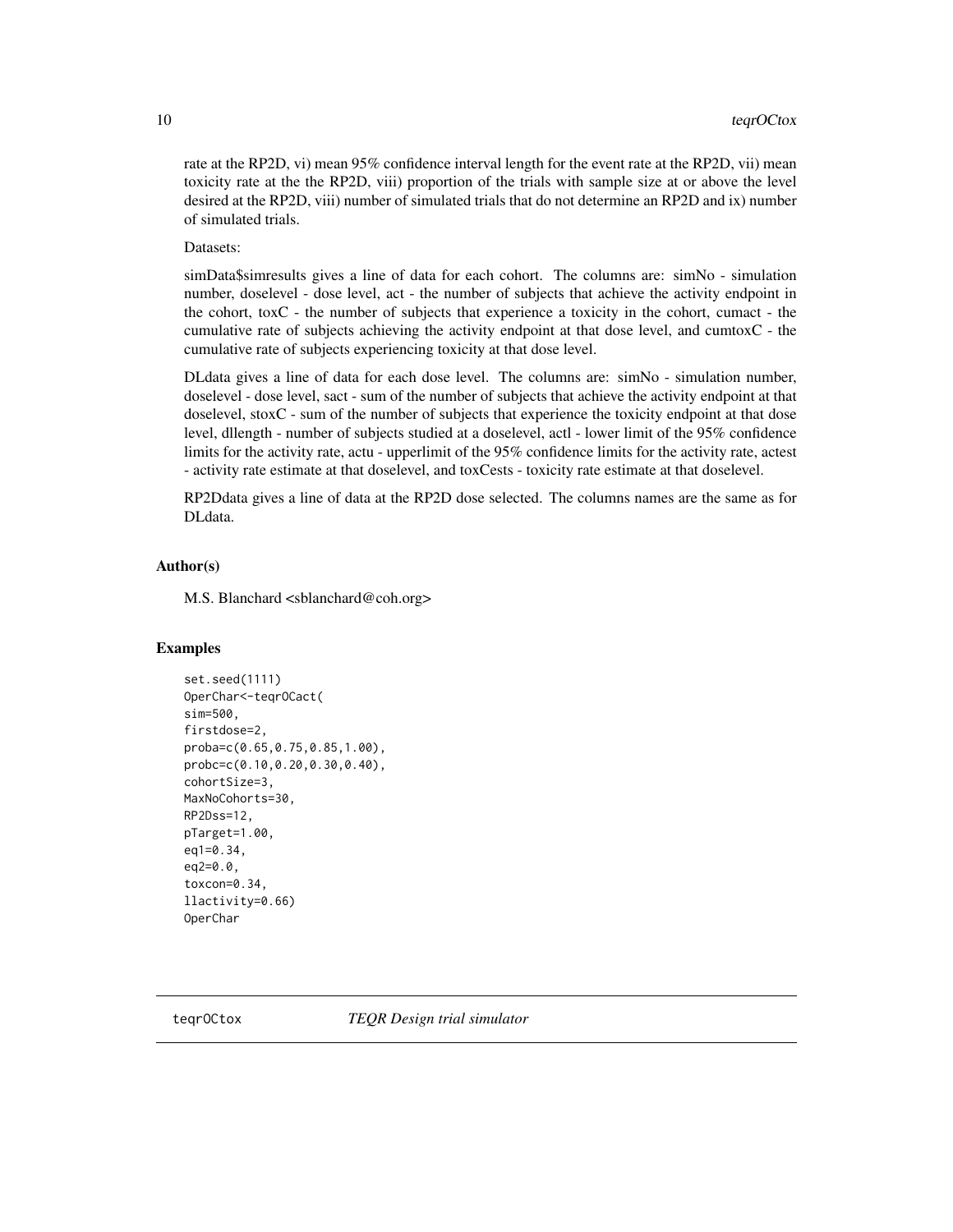#### teqrOCtox 11

#### Description

teqrOCtox: Runs clinical trial simulations for the TEQR Design implemented as a Phase I toxicity design and provides a listing of the operating characteristics.

The toxicity equivalence range (TEQR) design is a frequentist up-down design patterned after the modified toxicity probability interval design. The TEQR design extends the well known 3+3 design to allow for: an explicit target range for the dose limiting toxicity (DLT) rate, more than 6 subjects at the maximum tolerated dose (MTD), and specification of a too-toxic rate, which closes a dose level.

The TEQR is better than the 3+3 when compared on: 1) the number of times the dose at or nearest the target toxicity level was selected as the MTD, 2) the number of subjects assigned to doses levels, at, or nearest the MTD, and 3) the overall trial DLT rate. For sample sizes at the MTD greater that 6 TEQR more accurately and more precisely estimates the rate of toxicity at the MTD because a larger number of subjects are studied at the MTD dose. The TEQR on average uses fewer subjects and provide reasonably comparable results to the continual reassessment method (CRM) in the number of times the dose at or nearest the target toxicity level was selected as the MTD and the number of subjects assigned doses, at, or nearest that target and in overall DLT rate.

#### Usage

teqrOCtox(sim,firstdose,probt,cohortSize,MaxNoCohorts,MTDss,pTarget,eq1,eq2,tootoxic)

#### Arguments

| sim          | Number of trial simulations desired. We recommend at least 1000. The example<br>runs 500 to meet R package time limits.                                                                                                                                                                                                     |
|--------------|-----------------------------------------------------------------------------------------------------------------------------------------------------------------------------------------------------------------------------------------------------------------------------------------------------------------------------|
| firstdose    | Dose level where the trial will start. The default setting is 2.                                                                                                                                                                                                                                                            |
| probt        | Vector of toxicities associated with the dose levels from 1 to n (e.g probt= $c(0.05, 0.15, 0.23, 0.34, 0.51, 0.76)$ )<br>for dose levels 1 to 6.). We recommend that there be at least 4 dose levels with<br>at least one level below and one level above the level expected to be at the target<br>toxicitiy probability. |
| cohortSize   | Number of subjects per cohort. The default setting is 3.                                                                                                                                                                                                                                                                    |
| MaxNoCohorts | Highest number of cohorts possible. The default setting is 30.                                                                                                                                                                                                                                                              |
| <b>MTDss</b> | Desired sample size at the MTD. The default setting is 12.                                                                                                                                                                                                                                                                  |
| pTarget      | Target toxicity probability at the MTD.                                                                                                                                                                                                                                                                                     |
| eg1          | Range subtracted from pTarget to achieve the lower boundary for the equiva-<br>lence range.                                                                                                                                                                                                                                 |
| eq2          | Range added to pTarget to achieve the upper boundary for the equivalence range.                                                                                                                                                                                                                                             |
| tootoxic     | Toxicity probability deemed too high to allow further study at a dose level.                                                                                                                                                                                                                                                |

#### Value

teqrOC outputs the trial simulation operating characteristics, the simulation data sets, and all the simulation parameters. The simulation operating characteristics include, i) the average number of subjects studied at each dose level, ii) the rate the dose level is chosen as the MTD (including if there is no MTD identified), iii) median study sample size, iv) mean study DLT rate, v) mean DLT rate at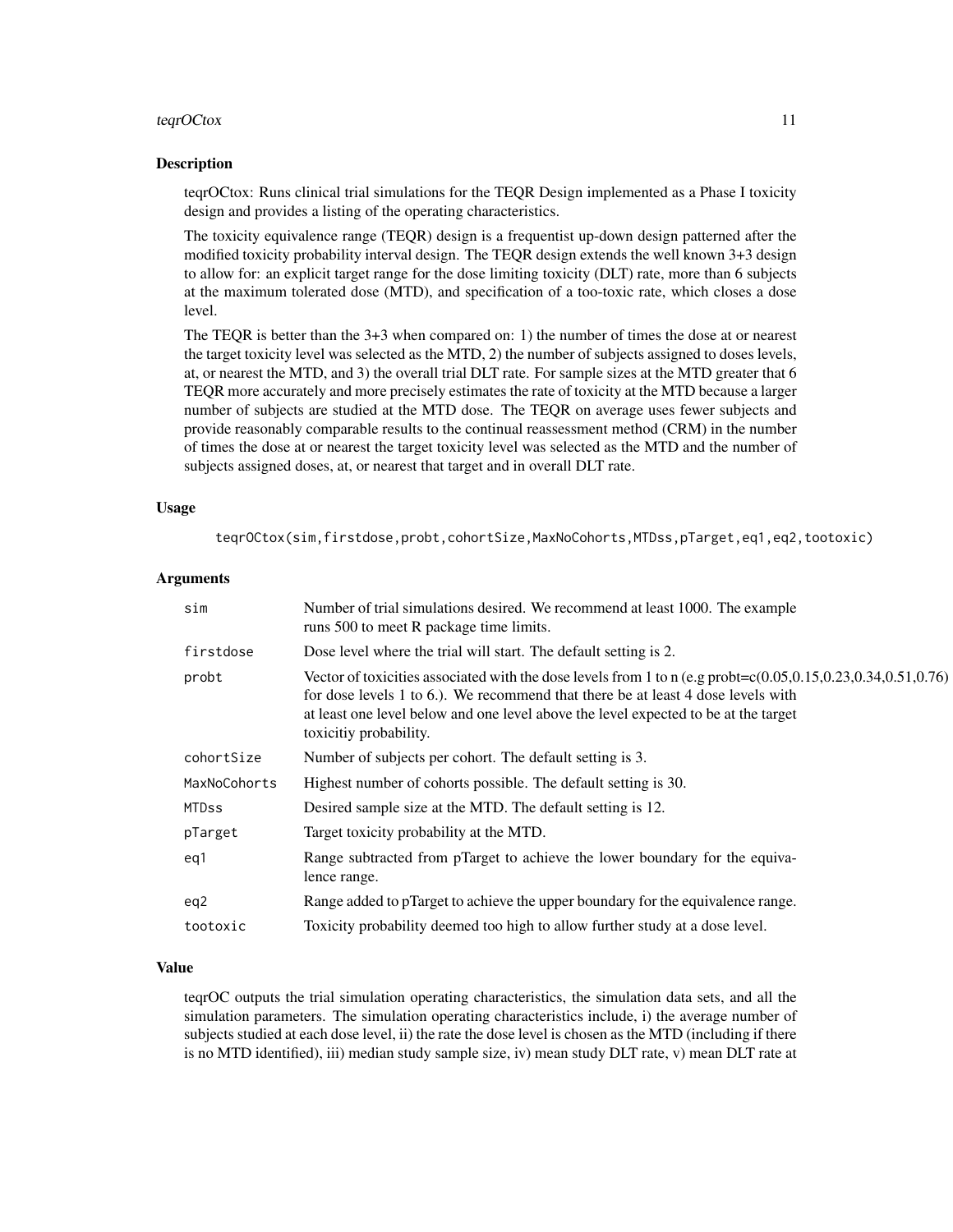the MTD, vi) mean 95% confidence interval length for the DLT rate at the MTD, vii) proportion of the trials with sample size at or above the level desired at the MTD, viii) number of simulated trials that do not determine an MTD and ix) number of simulated trials.

Datasets:

simData\$simresults gives a line of data for each cohort. The columns are: simNo - simulation number, doselevel - dose level, tox - the number of subjects the experience a toxicity in the cohort, and cumtox - cumulative toxicity in the cohort.

DLdata gives a line of data for each dose level. The columns are: simNo - simulation number, doselevel - dose level, stox - sum of the number of subjects that experience a toxicity at that doselevel, dllength - number of subjects studied at a doselevel, toxl - lower limit of the 95% confidence limits for toxicity rate, toxu - upperlimit of the 95% confidence limits for toxicity rate, and toxest - toxicity rate estimate at that doselevel.

MTDdata gives a line of data at the MTD dose selected. The columns names are the same as for DLdata.

#### Author(s)

M.S. Blanchard <sblanchard@coh.org>

#### References

Blanchard MS and Longmate JA, (2011). Toxicity equivalence range design (TEQR): A practical Phase I design. *Contemporary Clinical Trials,(32)*, 114-121.

#### Examples

```
set.seed(1111)
OperChar<-teqrOCtox(
sim=500,
firstdose=2,
probt=c(0.05,0.15,0.23,0.34,0.51,0.76),
cohortSize=3,
MaxNoCohorts=30,
MTDss=12,
pTarget=0.2,
eq1=0.05,
eq2=0.05,
tootoxic=0.34)
OperChar
```